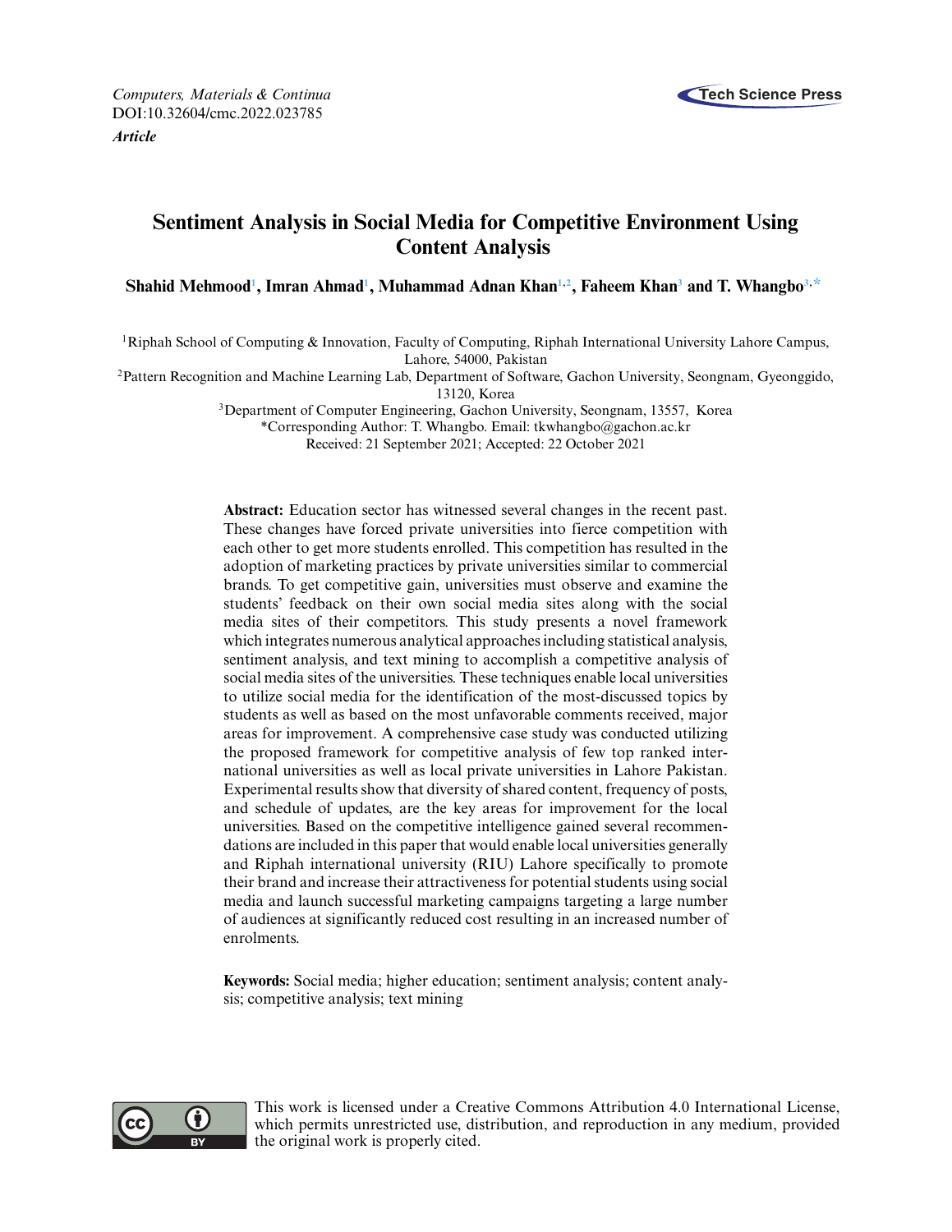### **1 Introduction**

Several changes in the education sector have been witnessed in the last couple of decades, like decentralization of higher education institutes, the autonomy of Government-funded universities, and a large number of new private universities are to name a few. These trends have led higher education institutes, especially private universities, to compete with each other for potential students. Due to these waves of changes in the education sector, universities are gradually inclined towards a businessoriented model and started to adopt marketing and advertising business practices to get a competitive advantage  $[1-3]$  $[1-3]$ .

From a business perspective, there are similarities between private universities and service provider companies. Potential students behave like customers in choosing a university. They compare different characteristics and features of universities in terms of academic environment and facilities. In this decision, parents are also involved. In most cases, they view universities as a product or service brand. Therefore, universities must establish themselves the same as a commercial brand [\[3,](#page-13-1)[4\]](#page-13-2).

A brand can be defined as the name, symbol, design, sign or blend of all of them, used for the identification of products or services of an individual or organization as well as differentiation from competitors [\[5\]](#page-14-0). For a higher education institute, a brand is an indication of its distinguishing features, shows its student satisfaction capability, creates confidence about the institute's capability to provide particular types and levels of higher education as well as help students in making enrolment decision [\[2\]](#page-13-3). A brand communicates essential information about university reputation, offered services and quality of services to students for decision making [\[4\]](#page-13-2).

Consumers have now got all the facilities and power to exhibit their own opinion regarding the brand with other consumers. Now consumers are acting as brand ambassadors, and they create their own version of brand stories [\[5\]](#page-14-0). These stories are real-time, digital, and dynamic, much more influential than the stories broadcasted from traditional channels [\[6\]](#page-14-1).

This study is designed to understand the most influential factors for students while choosing a private university in general and Riphah international university (RIU) Lahore in particular. Due to increasing usage of social media by universities to reach potential students, performance analysis of RIU Lahore on social media specially Facebook is conducted. Through benchmarking process RIU Lahore's performance is evaluated in comparison with other private universities in Lahore and highly reputed universities worldwide. The knowledge and insight gathered in problem identification process are utilized to establish a detailed guideline, enabling RIU Lahore to communicate their brand more effectively and attract more potential students.

This paper is structured as follows. Section 2 presents literature review related to the idea of branding in universities using social and related work on social media analysis. Section 3 explores research questions and design. Section 4 shows the research design. Section 5 presents the results obtained in content analysis, sentiment analysis, and content strategies. Section 6 demonstrates the recommendation and finally, Section 7 offers conclusions and future directions.

# **2 Related Work**

In a survey conducted by Gallup in October 2017, 53% of owners of small businesses in the United States (US) say they have an active presence on Facebook. Over half (54%) of small business owners think social media help them getting new customers and market their products (53%) to new and existing customers. Moreover, 51% say they are going to increase their presence on the internet by using social media sites [\[7\]](#page-14-2). In a 2014 survey, 92% of marketers said that marketing on social media was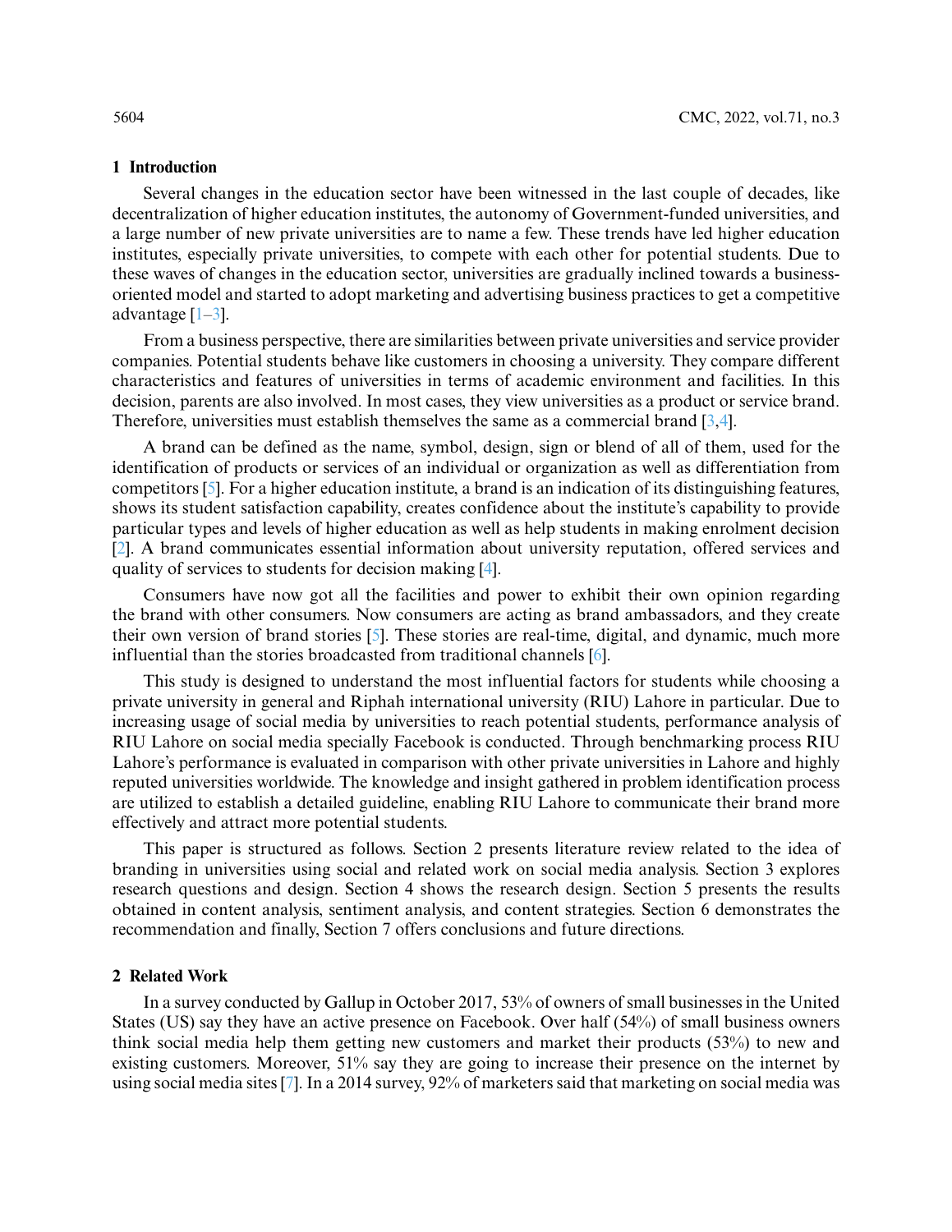critical for their business, while 80% indicated an increase in their website traffic due to social media marketing [\[8\]](#page-14-3). The above statistics show the significance of social media for businesses regardless of their size and nature.

Almost all higher education institutes in the USA had already a presence on Facebook by 2012. Universities use it to communicate with prospective students, parents, alumni, and many others [\[9\]](#page-14-4). Several universities have already used Facebook to provide a virtual tour of their campus. Professors at Stanford have been conducting interactive sessions with students on Facebook. The University of massachusetts (UoM) Dartmouth's latest poll about social media usage for marketing by higher education institutes indicates that 100% of participant colleges and universities utilize one or other types of social media. According to the survey, 98% of institutes have a Facebook page, 84% have a Twitter account 86% maintain a YouTube channel. 66% of institutes run a blog, 41% are podcasting and 47% of admission staff use LinkedIn.

In the current dynamic and challenging business atmosphere, it is essential for businesses to examine regularly and systematically interpret their competitors' plans, products and services to remain competitive in business  $[10,11]$  $[10,11]$ . Since companies at large are using social media to engage existing and potential customers, business requires observing and analyzing the competitors' social media sites and their own sites. Dey, Haque, Khurdiya, and Shroff advocate that along with competitors' information, social media also provides an opportunity to compare customer behaviors regarding competing companies [\[11\]](#page-14-6). Social media competitive analytics has become an essential skill for companies to get prompt feedback from customers and generate analytical reports that help them attract and retain customers [\[11](#page-14-6)[–18\]](#page-14-7).

Several studies have been performed already on social data analysis in social media for instance [\[19](#page-14-8)[–23\]](#page-14-9). In Yanga et al. found it difficult to translate social media data into business intelligence, hence they proposed a business decision making system based on social media analytics to improve business [\[23\]](#page-14-9). Singh et al., authors proposed a social media analytic technique employing hierarchical clustering and text mining to help with food supply chain management [\[24\]](#page-14-10). Ramanathan et al., established a theoretical model to enable retailers to better serve their customers using insights from social sites data [\[25\]](#page-14-11). Ramasamy et al., employed support vector machines to classify Twitter data into positive, negative and neutral sentiments to improve decision making process for business [\[26\]](#page-15-0). To address early risk assessment challenges, a supervised text classification approach was introduced by Burdisso et al., in 2019 [\[27\]](#page-15-1).

Despite of numerous studies on social media analytics, there is still very limited research work on social media competitive analytics [\[13\]](#page-14-12). Competitive analysis has recently attracted attention of scientific community, for example, a study conducted by He, Zha, and Li performed a competitive analysis on social media of the three largest pizza companies in the US and found that business value can be effectively determined from its social media content [\[10\]](#page-14-5). Another study performed competitive analysis of Facebook data of three famous pharmacy chains in the US  $[15]$ . To perform a comprehensive analysis of their own social media platforms as well as of their competitors systematically, a framework has been proposed in this study. The proposed framework employs statistical analysis, text mining, and sentiment analysis techniques to get valuable insight from highly unstructured data from various social media platforms.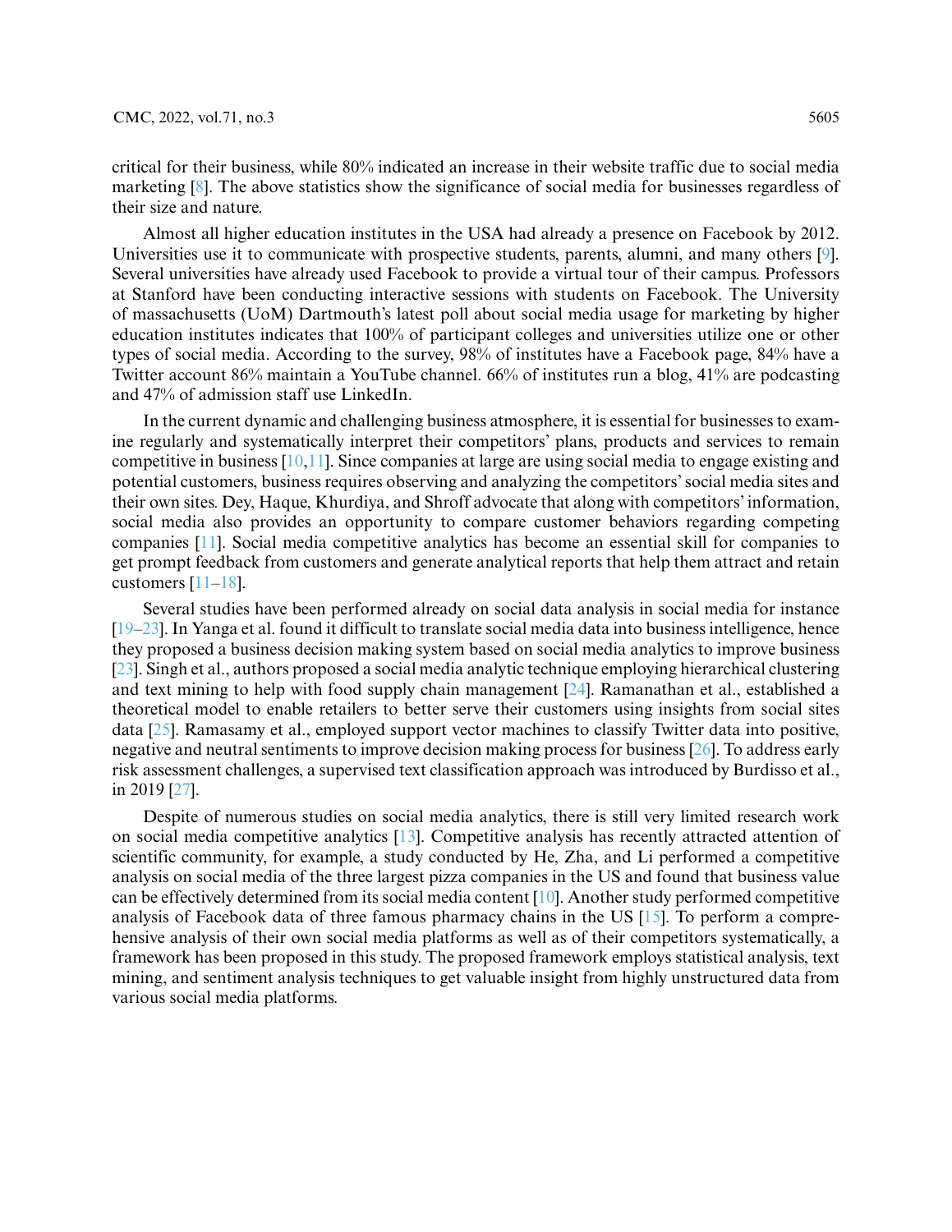# **3 Research Questions**

This study analyzed the Facebook sites of five of the top-ranked universities in the world and five local private universities in Lahore Pakistan. Text mining and sentiment analysis was performed along with the content analysis to answer the following research questions:

- How can RIU Lahore use social media to attract potential students?
- How private universities in Lahore use social media to attract potential students?

• What are social media parameters used by the highly reputed international benchmark universities in order to get the attention of prospective students?

Once the answers to the above questions are found, good applicable practices can be suggested in view of available resources of these local universities, which can improve their performance on social media and can be beneficial for attracting more and more students for admissions in the future. This can also result in the reduction of the cost of the admission campaign.

# **4 Research Design**

An agenda for social media analytics is depicted in  $Fig. 1$ , which presents few possible techniques, including text mining, content analysis, sentiment analysis, and statistical analysis of social media data [\[14\]](#page-14-14). This framework includes techniques from computer science, statistics, social science, and computational linguistics. Topic modelling, text classification, and a few other algorithms and techniques such as n-gram can be used in addition to the proposed techniques  $[15,16]$  $[15,16]$ . This framework is scalable as new methods and algorithms can be introduced with technology evolution.



**Figure 1:** A framework for social media analytics of higher educational institutes

# <span id="page-3-0"></span>*4.1 Data Collection Techniques*

Several methods can be used to collect data from social media sites. A web-crawling application may be utilized for this purpose. Moreover, social networks like Facebook, Twitter and YouTube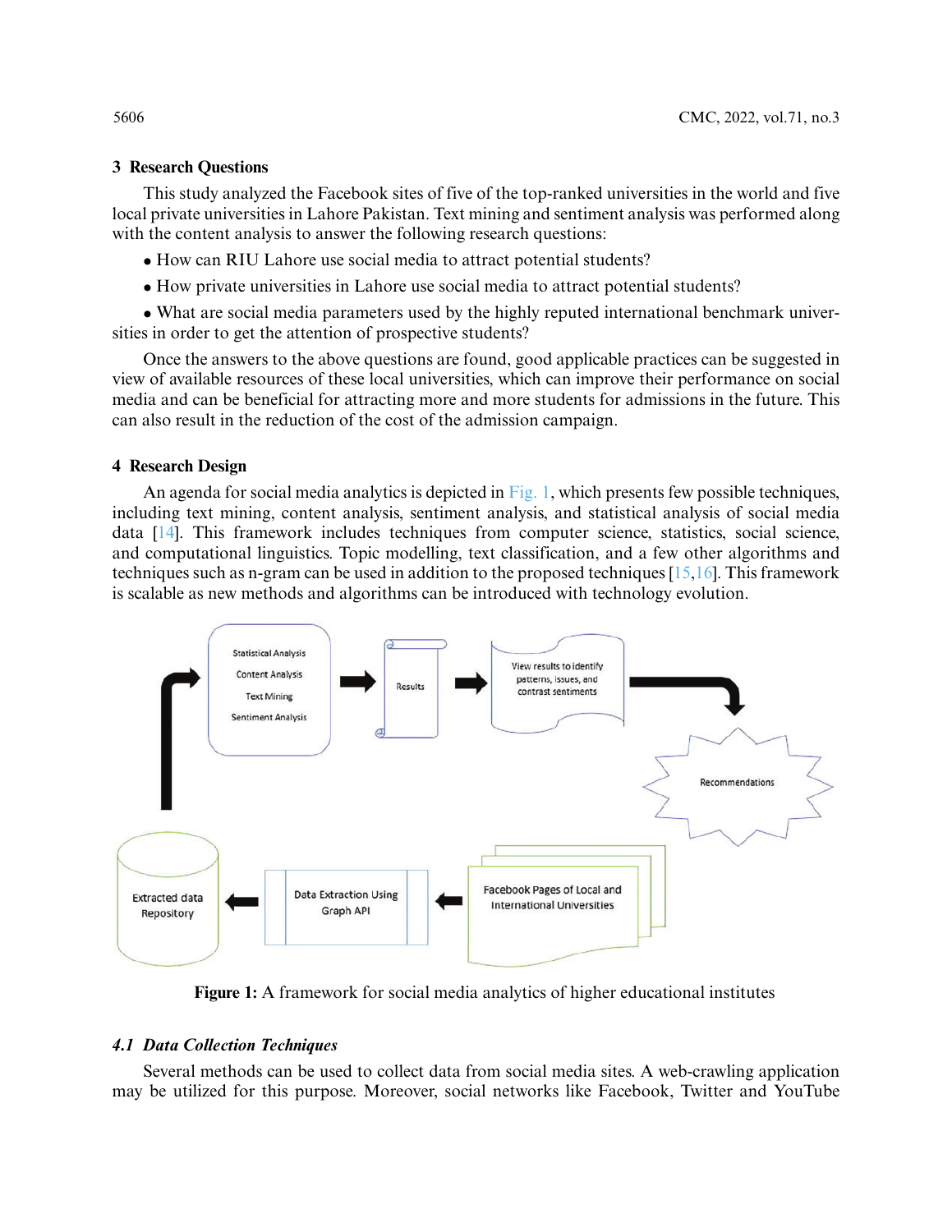provides some Application programming interfaces (API). Based on these APIs, organizations can build an application for customized and appropriate data collection. Although blogs do not offer an API for data collection, nevertheless they provide Resource description framework site summary (RSS) feeds for data tracking. In such cases where RSS is not available, Hypertext markup language (HTML) parsing, manual copying and web crawling can be applied for data collection though these techniques are cumbersome and sluggish.

### *4.2 Data Storage*

A repository is required to store this extracted data from social media channels before performing any analysis. There is a possibility of information from the social networking sites by the organizations; it is vital to keep longitudinal data of social media sites in a repository. The development of a repository capable of storing heterogeneous longitudinal data can be facilitated by the proposed framework.

### *4.3 Data Analysis*

This framework provides a guideline for the development of software systems for social media analytics capable of collection, storage, and analysis of longitudinal data from multiple social media platforms of competitors  $[15,17]$  $[15,17]$ . The framework can be utilized to generate periodic competitive intelligence reports providing business insights related to marketing, supply chain, customer service and many other business functions. For instance, businesses can improve their marketing strategies to reflect consumer demands on the basis of sentiment analysis of customer comments on their respective social media platforms resulting in a competitive advantage over their competitors. Companies can make better-informed decisions on the basis of understanding tendencies, problems and patterns detected from social media data analysis resulting in better customer experience and more value to the business [\[18](#page-14-7)[,19\]](#page-14-8).

# *4.4 Procedure*

To find the answers to the proposed research questions social media analytics framework presented earlier was chosen. The first step was to collect data from the Facebook pages of selected universities by using the Graph API of Facebook. This data consists of Facebook posts, reactions, and comments. In addition, the number of followers was collected manually from each Facebook page. Data was collected for complete one year from 1<sup>st</sup> December 2019 to 30<sup>th</sup> November 2020.

After the extraction, the data was stored in multiple Excel files for analysis. The first analysis performed was statistical analysis which included correlation analysis as well as descriptive analysis to understand the associations among the data gathered from the Facebook pages of selected universities. The next step was text mining to uncover business insights and patterns in the textual data. Various tools were used for text mining in this study, including Leximancer, 'WordStat', and 'RapidMiner' [\[19\]](#page-14-8).

Brand reputation can be effectively observed with the help of sentiment analysis [\[20\]](#page-14-17). It provides companies with an understanding of customer perception towards their products and services. Several tools are available for sentiment analysis, though, for this study, a popular tool, SentiStrength [\(http://se](http://sentistrength.wlv.ac.uk) [ntistrength.wlv.ac.uk\)](http://sentistrength.wlv.ac.uk) was used. SentiStrength enables researchers to extract the polarity of sentiment from a given text. Hence it can be used to find the positive, negative, and neutral sentiments in the comments posted by users on social media [\[20](#page-14-17)[–22\]](#page-14-18). The results generated from these tools were carefully reviewed in order to identify new patterns, discuss findings, and provide recommendations.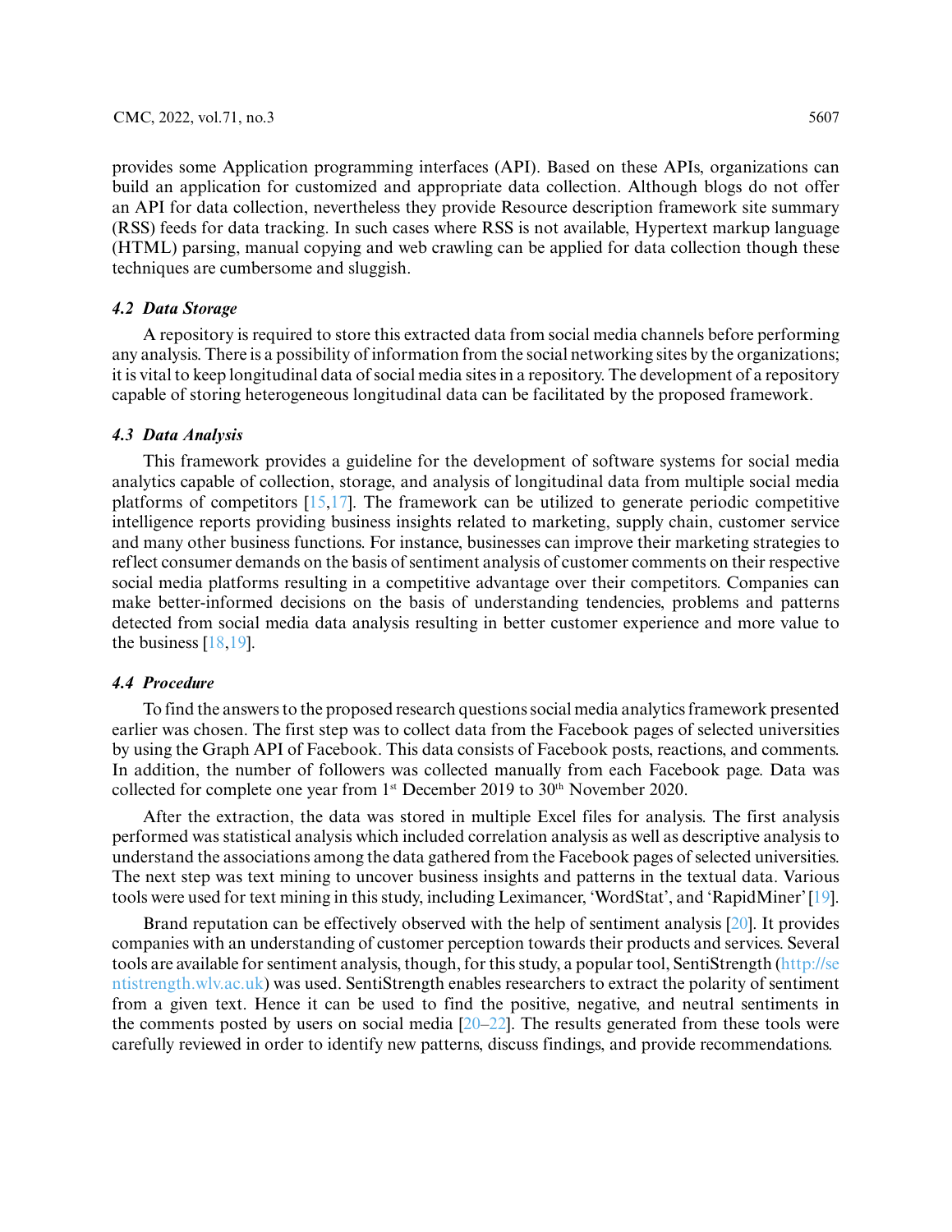# **5 Results and Discussions**

# *5.1 Growth Rate*

It is pertinent to mention the current number of followers each institute has on different social media platforms before getting into the details of the growth rate. [Tab. 1](#page-5-0) demonstrates the number of total followers of each university on four platforms: Facebook, Twitter, YouTube, and Instagram.

<span id="page-5-0"></span>

| University Name                        | Facebook | Twitter | YouTube | Instagram |
|----------------------------------------|----------|---------|---------|-----------|
| <b>Harvard University</b>              | 6293922  | 922555  | 884200  | 1051310   |
| University of Oxford                   | 4443122  | 499052  | 158151  | 471505    |
| University of Cambridge                | 2409092  | 499142  | 155058  | 508344    |
| Massachusetts Institute of Technology  | 1367362  | 987685  | 428779  | 113379    |
| University of Central Punjab           | 740416   | 3585    | 1211    | 29730     |
| University of Lahore                   | 697082   | 3931    | 662     | 4454      |
| National University of Singapore       | 500527   | 27692   | 12352   | 35357     |
| University of South Asia               | 331027   | 1010    | 80      | 9419      |
| Riphah International University Lahore | 173629   | 922     | N/A     | 560       |
| <b>FAST National University</b>        | 15776    | 85      | 337     | 2012      |

**Table 1:** Sum of engagement on social media platforms

Harvard university tops the list, followed by Oxford and Cambridge. These numbers are generally important to assess the popularity of a brand. However, they do not affect the analysis and conclusion as all the calculation presented here are on the basis of proportion. Hence the results of competitive analysis remain unbiased. [Fig. 2-](#page-5-1)displays the followers**'** growth rates on Facebook as this study is limited to the detailed analysis of Facebook data only.



<span id="page-5-1"></span>**Figure 2:** Follower's growth rate of RIU lahore compared with international universities

The follower's growth rate assesses the effectiveness of the social media strategy adopted by a brand. An increase in this metric value is an indication that a brand is getting more new consumers. The line chart of [Fig. 2](#page-5-1) shows the comparison of RIU Lahore with international universities in terms of follower's growth rate during the observation period. Massachusetts institute of technology (MIT) got the highest score in this metric, followed by Oxford and Cambridge. Although Harvard university (HU) got the least growth rate despite the largest number of followers, MIT does not follow this trend and displays a significant growth in followers. Interestingly RIU Lahore is ahead of National university of singapore (NUS) and Harvard in this metric which exhibits increasing interest of consumers towards the RIU Lahore's brand.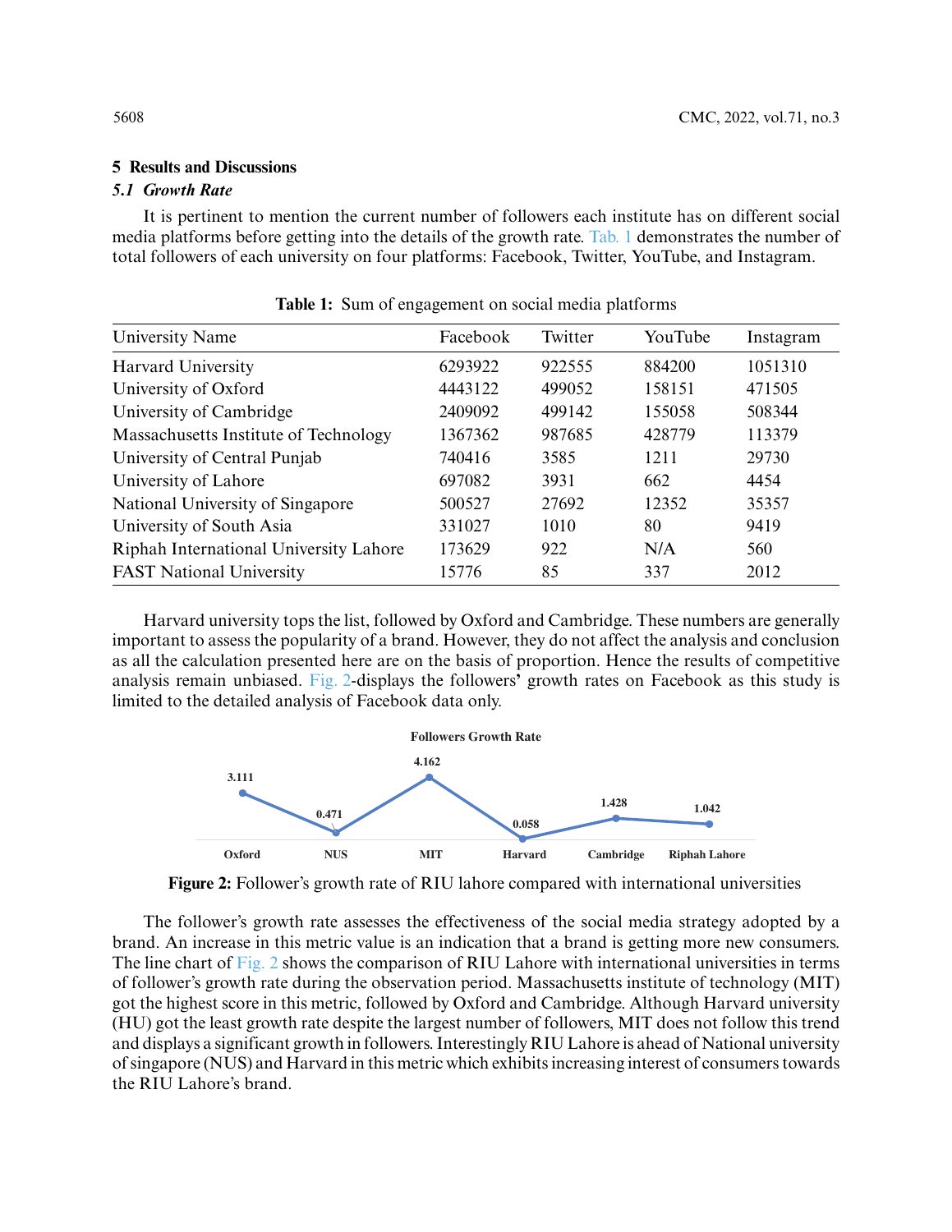#### *5.2 Types of Posted Content*

The proportion of each type of content in the total shared content is demonstrated in [Fig. 3.](#page-6-0) All universities posted photos, videos, status, and link except HU. Harvard did not post any status during the whole period of observation. It is visible from the chart that photos, links, and videos were most frequently posted. Status is the least posted type of content by all benchmark universities. Two significant trends are visible in the chart. Firstly, all local universities used all four types of content to engage their audience. Secondly, the most frequently posted type of content was a photo. Videos were the second frequent type of content except in the case of FAST, where status took the second position, followed by the videos and link. It is pertinent to mention here that in contrary to international universities, local universities gave the least importance to the links; instead, they posted status more frequently.



<span id="page-6-0"></span>**Figure 3:** Types of content posted by all universities during the observation period

# *5.3 Frequency of Posts*

Greater number of updates on Facebook demonstrates that the institute has the availability of content to engage their current and potential students which leads to a vibrant and active image of the institute in students' perception. [Fig. 4](#page-7-0) exhibits the total number of posts by RIU Lahore compared with the selected international benchmark universities during the observation period. It is evident that the highest number of posts was made by the NUS (1257), while the lowest was that of RIU Lahore, which is 304 posts in a one-year duration. Another analysis was performed to guide RIU Lahore to choose the right time for updates as practiced by the international universities.

The line chart in [Fig. 5](#page-7-1) reveals that most of the universities post content on their Facebook pages during the normal working hours between 6 AM and 6 PM. The only exception is the NUS which has almost similar posts at night. RIU Lahore also posts at night but a rate of one-third compared to the posts at daytime. It shows that RIU Lahore is following the trend of the majority of international universities.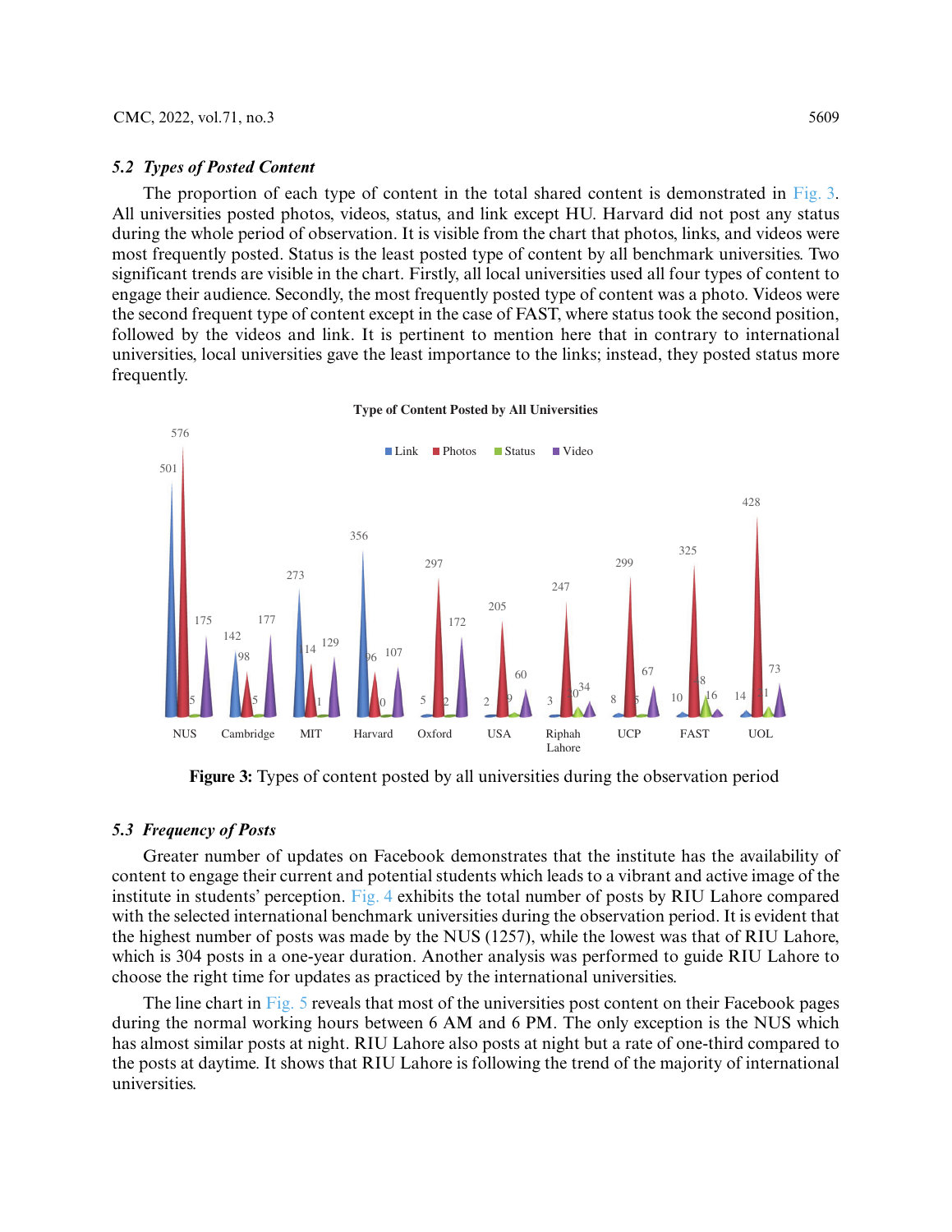

<span id="page-7-0"></span>**Figure 4:** Total number of posts in the observation period and proportion of different types of contents in the total posts



**Figure 5:** Count of posts in different time intervals by international universities

<span id="page-7-1"></span>Some vital statistics related to the post frequency were revealed during the analysis. All international universities post more than once a day which shows the availability of contents to share with the audience. Here again, NUS is top of the list posting almost four times a day. RIU Lahore is far behind these universities in this regard and needs to post more frequently to engage their existing and potential students.

### *5.4 Engagement*

Engagement is a powerful metric for companies to assess the success of brands on their social media platforms. Engagement is the sum of likes, shares and comments. [Fig. 6](#page-8-0) presents the total engagement to demonstrate the overall response of the audience towards the shared content on the Facebook page by RIU Lahore and all other universities under observation in this study.

It is evident that RIU Lahore is far behind international universities, which is obvious due to a low number of followers and posts as compared to these international universities. When compared with local competitor universities, RIU Lahore got the second-highest sum of engagement which is a good sign for RIU Lahore's efforts in social media.

The Pie chart of [Fig. 7](#page-8-1) shows engagement by the type of posts made by all universities in the period of observation. The maximum engagement was received by the photos followed by the videos, while the share of link in total engagement is only 18% whereas, the status type's share is less than 0%. These findings can be used as a guideline when choosing to share the content on Facebook pages.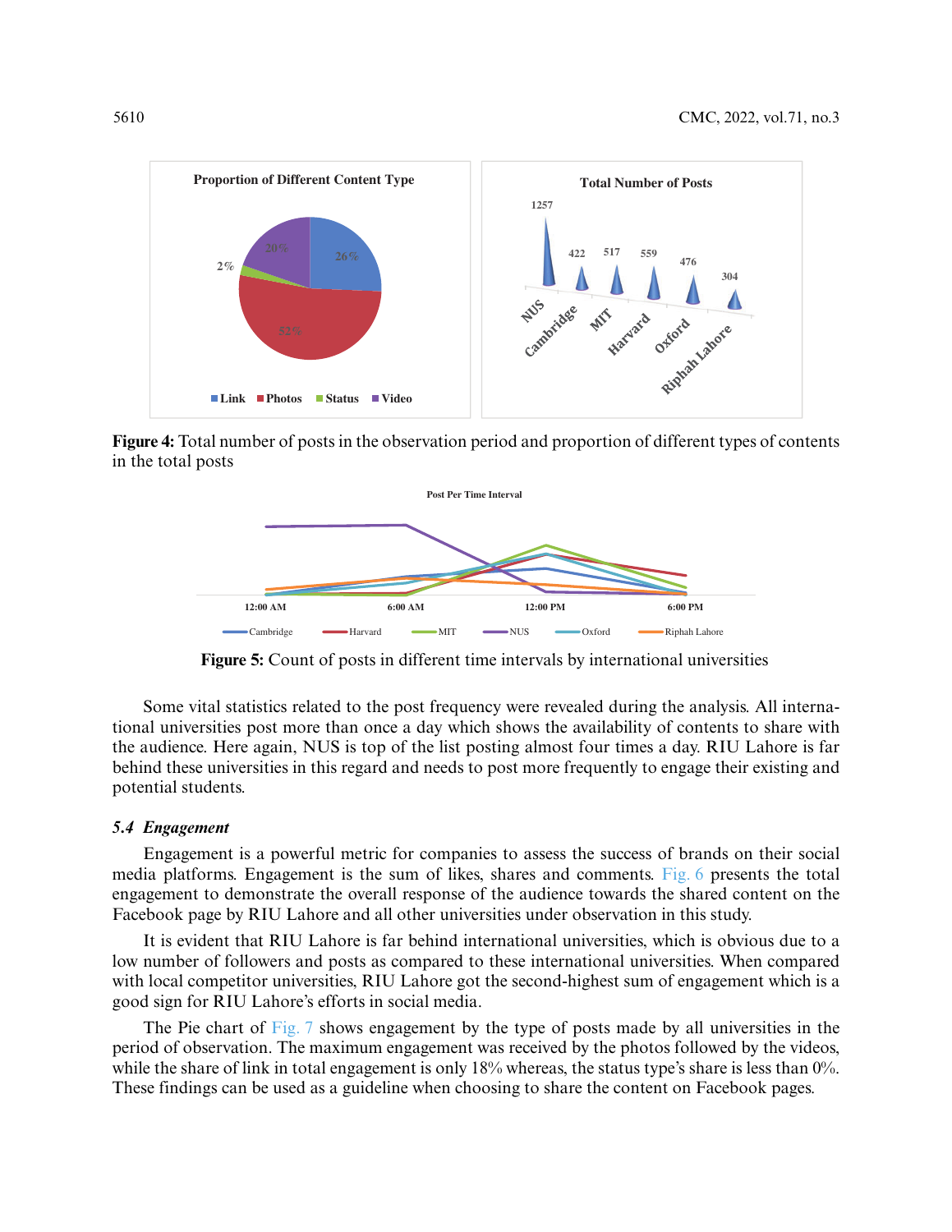<span id="page-8-0"></span>

<span id="page-8-1"></span>**Figure 7:** Proportion of engagement on different types of contents posted by all universities

**Photos 52%**

The highest engagement rate was found on the HU page; as far as the type of content is concerned, it is evident that maximum engagement was found on the links shared on Harvard's Facebook page followed by videos and photos while engagement on status was very low when compared with other types of content. The second-highest rate of response was that of University of central punjab (UCP), and among the content shared by UCP, photos got the highest response, followed by the videos and status, respectively. RIU Lahore is doing well in this aspect as the total engagement of RIU Lahore is greater in number than three competitor universities in Lahore, i.e., University of lahore (UOL), FAST, and the University of south asia (USA). Considering the type of content, RIU Lahore got a maximum response on photos. [Fig. 8](#page-9-0) shows the engagement by types of posts of all universities.

Two very important metrics is the page and post engagement rate which shows how the social media efforts are resonating, calculated on the basis of total engagements and total followers. RIU Lahore's policy is getting a positive response from the audience as shown in [Fig. 9.](#page-9-1) Likewise, it got the highest value of average post engagement rate among all universities in this comparison. It is evidence of the popularity of the shared content among the audience. Although RIU Lahore's number of followers and total engagement is meagre when compared with the international universities, still it got the highest score in these two metrics because these metrics are calculated on average; hence a page with a small number of followers can be compared with a page having a huge number of followers without affecting the results.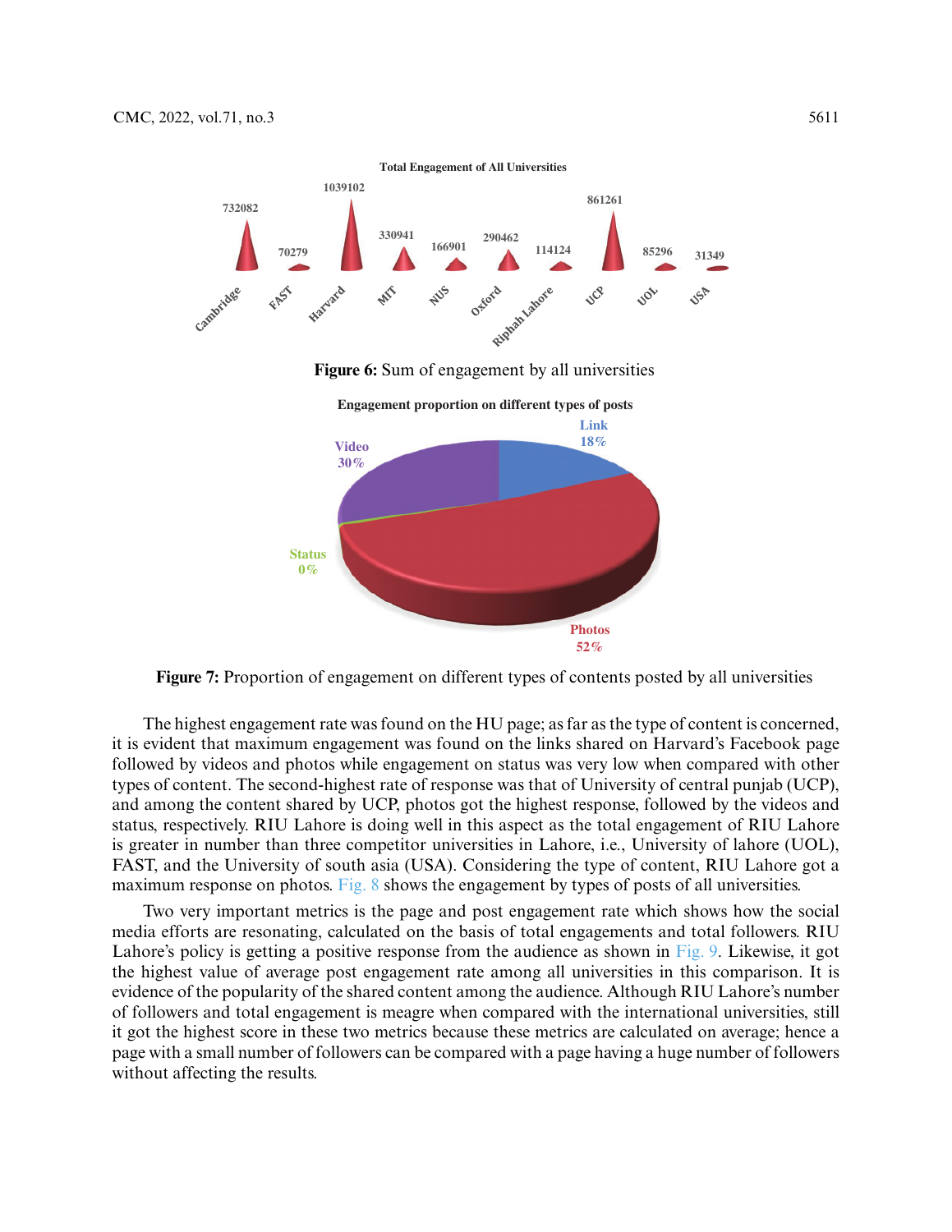

Engagement by Type of Posts all Universities

**Figure 8:** Engagement by type of contents posted by all universities

<span id="page-9-0"></span>

<span id="page-9-1"></span>**Figure 9:** Comparison of RIU Lahore's page and post engagement with international and local

#### *5.5 Correlation Among Variables*

Results of correlation are evidence that there is no significant correlation between the number of posts and the number of likes. The same applies to the total number of posts and the total number of shares. In the case of comments, there is a positive correlation found. This means an increase in the number of posts does not affect the number of likes and shares. In contrast, the number of comments increases with the number of posts. More precisely, likes and comments by the audience are based on the content of the post instead of the frequency of posts.

When the same test is performed to check the correlation among the likes and shares, a strong correlation (0.378268) is found. This means the audience who liked the posts also shared the posts. The likes and comments are also strongly correlated (0.618045) with each other. It shows that people who liked the posts also commented on the posts. A positive correlation between shares and comments  $(0.425139)$  illustrates that the audience who shared the posts often commented on the post too. [Fig. 10](#page-10-0) shows the correlation for likes, shares, and comments.

### *5.6 Text Mining*

Text mining performed on the audience comments revealed the usage of several positive words by the audience of RIU. The most frequent word is "Riphah", signifying that many stories are circulating the brand name of the RIU and the importance of university image from the students perspective.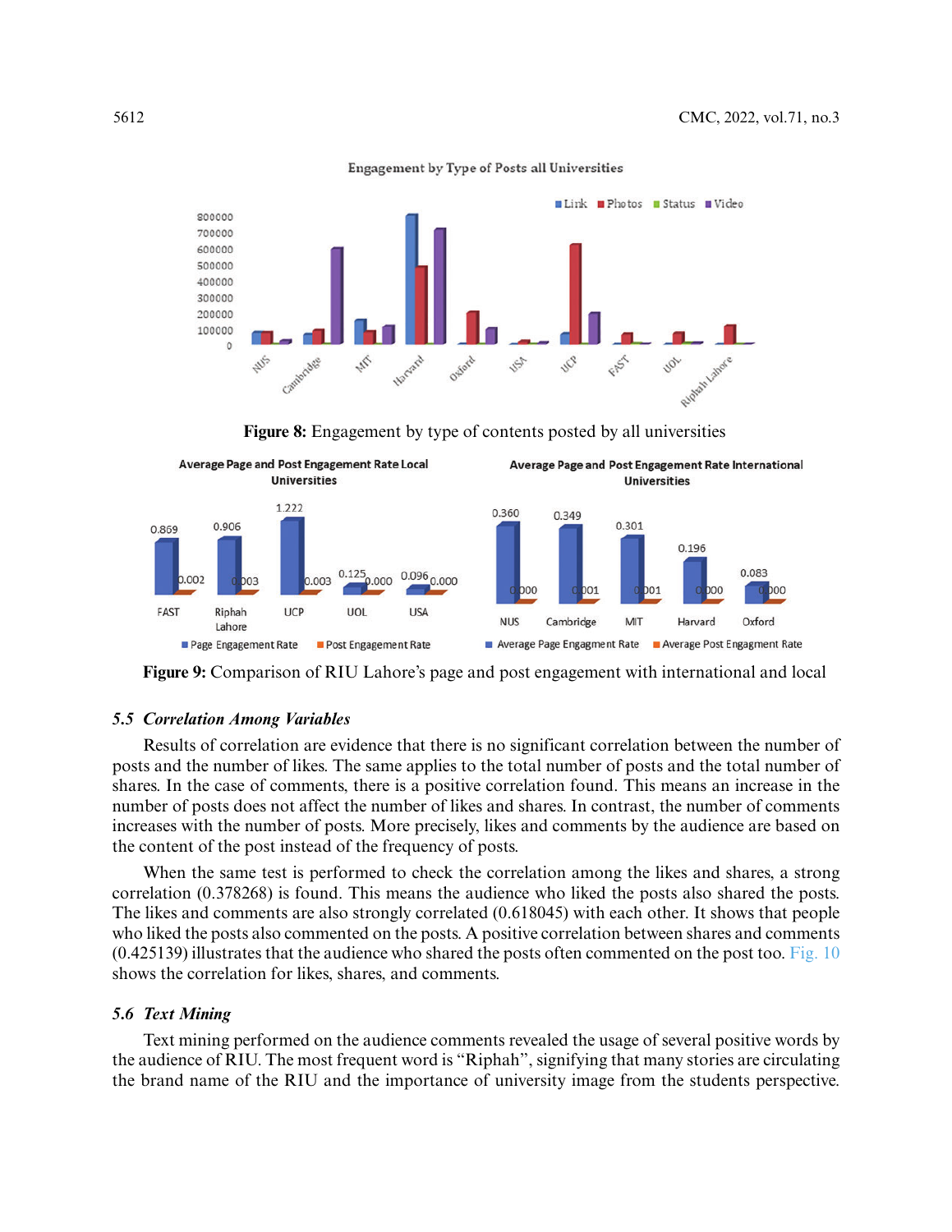A widespread word is "Lahore", which demonstrates that the city image is influential in choosing a university as shown in [Fig. 11.](#page-10-1) Few other persistent words are: "Program", "Admission", and "apply", showing frequent discussions on the topics related to admission and programs of study. Although not very frequent, but positive words do exist in the word cloud, including "Good", "Nice", and "Great". It is a positive sign for RIU Lahore as it demonstrates the positive outcome of the strategy being implemented on Facebook.



O Likes O Shares O Comments

**Figure 10:** Correlation among total likes, shares, and comments

<span id="page-10-0"></span>

**Figure 11:** Word cloud of the comments on RIU Lahore's Facebook page

# <span id="page-10-1"></span>*5.7 Sentiment Analysis*

The results of sentiment analysis demonstrate the totality of the comments posted by the audience in response to the contents shared. The results are divided into positive, negative, and neutral categories. [Fig. 8](#page-9-0) presents the comparison of comments polarity among all universities. It is evident from the chart that the NUS is at the top with 48% positive comments, followed by the University of Oxford. There is a slight difference in the result of Harvard (40%) and Cambridge (39%). MIT is behind all international universities, with a positive score of 35%. Regarding the local private universities and RIU Lahore, there is no significant variation in the results. RIU Lahore, UCP, and the USA got almost the same percentage of positive, negative and neutral comments. In the case of UOL, the result is slightly different as it got 24% positive comments while 6% negative comments.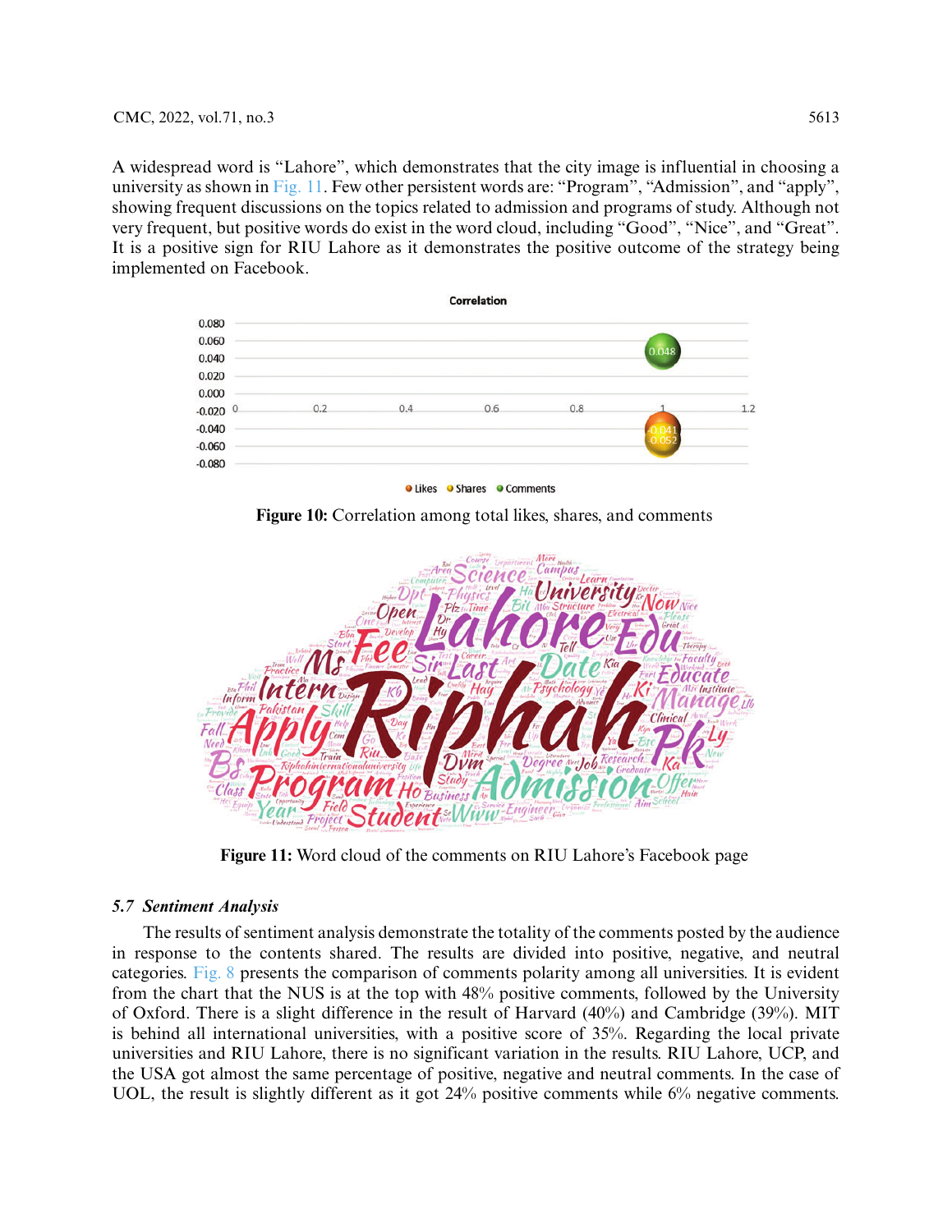Nevertheless, the proportion of neutral comments is almost similar to other local universities. FAST's results demonstrate a considerably different trend. Positive comments for FAST reached a lowest of 18%, while the negative comments witnessed a rise to 10%. The proportion of neutral comments are almost the same as other local universities. [Fig. 12](#page-11-0) comments on the posts of all universities.



**Figure 12:** Polarity of comments on the posts of all universities

<span id="page-11-0"></span>[Tab. 2](#page-11-1) presents the total number of positive and negative comments on the Facebook pages of each university during the observation period. To get the simplified result as a ratio, positive and negative comments were divided. Harvard university has the maximum number of comments, followed by the University of Oxford and the UCP. Although RIU Lahore did not receive a large number of comments when compared with international universities as it received a total of 338 positive comments and 32 negative comments during the observation period. RIU Lahore's ratio of positive over negative comments is at the peak, which is 10:1, which means that there are ten times more positive comments than negative comments during the observation period.

<span id="page-11-1"></span>

| University name                         | Ratio of positive over negative comments |
|-----------------------------------------|------------------------------------------|
| <b>Harvard University</b>               | 3940:739 (5:1)                           |
| University of Oxford                    | 3106:585 (5:1)                           |
| University of Central Punjab            | 2337:344 (7:1)                           |
| Massachusetts Institute of Technology   | 2271:615(4:1)                            |
| University of Cambridge                 | 1745:368(4:1)                            |
| National University of Singapore        | 1738:266(6:1)                            |
| <b>FAST National University</b>         | 1111:583(2:1)                            |
| University of Lahore                    | 945:218(4:1)                             |
| Riphah International University, Lahore | 338:32(10:1)                             |
| University of South Asia                | 306:37(8:1)                              |

Table 2: The sum and ratio of positive and negative comments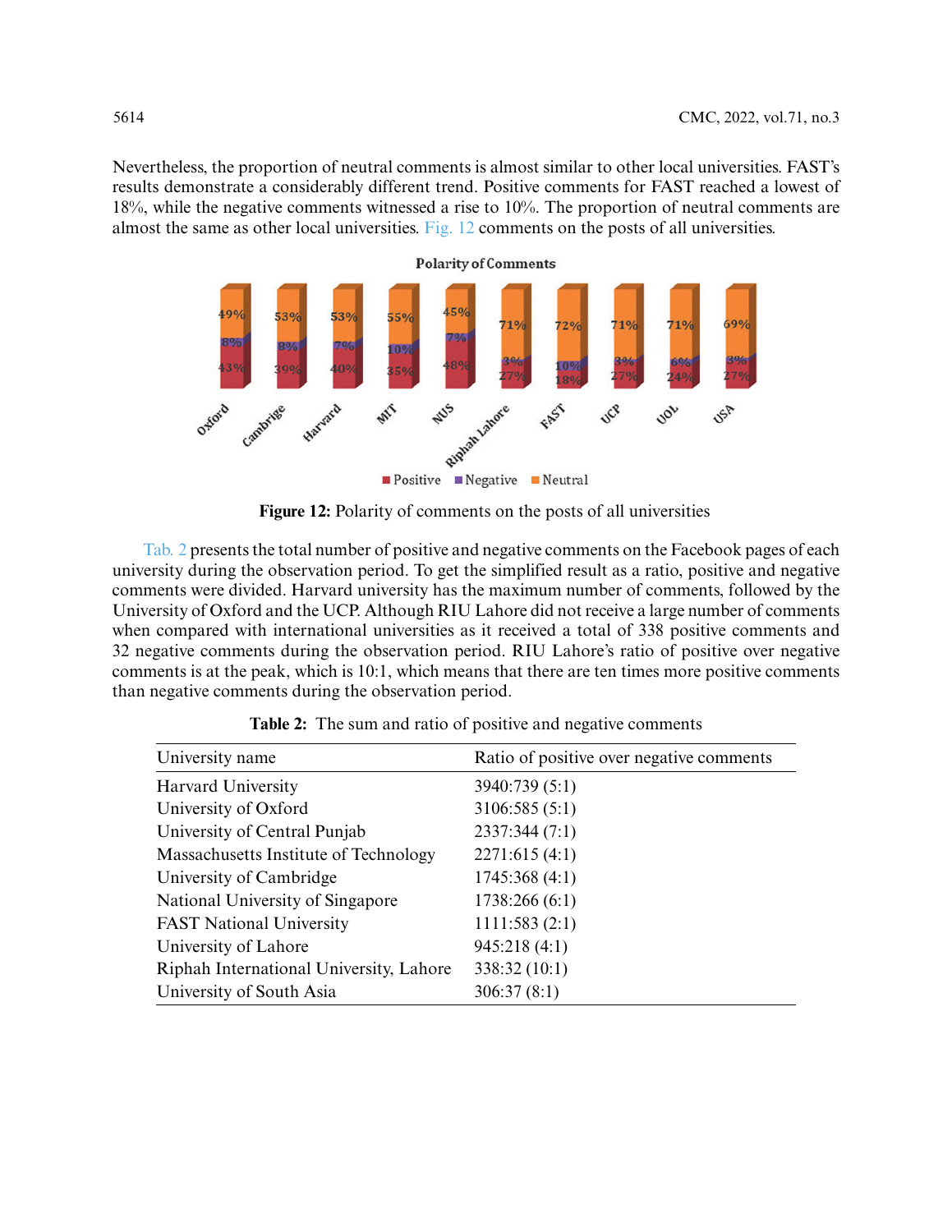### **6 Recommendations**

For the overall improvement of its image, RIU Lahore is recommended to improve the underperforming areas in its capacity in comparison with the competitors and benchmark universities. The analysis of Facebook data suggests that the content shared by RIU Lahore lack diversity when compared with local competitors and international benchmark universities. A huge percentage (81%) of the content is comprised of photos only. While remaining 19% is comprised of videos, links and statuses. Analysis of other universities shows that their shared content comprised more videos (20%) and links (26%). With more diverse content, RIU Lahore can increase the engagement levels on its Facebook page as the different audience preferences are different in terms of content types.

RIU Lahore posted 304 times in the observation period, which is approximately five posts per week. RIU Lahore needs to research and create more content in order to increase its post frequency to at least seven posts per week.

A survey was conducted in the local private universities during this study, which reveals current students' preferences when they decided to choose their current university. The factors considered most by the students in descending order are: university image, facilities, student life, finances, people, convenience, program of study, miscellaneous, and promotion. However, the contents shared by RIU Lahore on its Facebook page do not significantly match with these preferences of its students, which results in loss of engagement. Therefore, importance should be given to the content that promotes the university's positive image among the students by highlighting the profiles of its professors, the international and local ranking of the university, and the quality of teaching. Moreover, the academic environment, facilities for sports and extracurricular activities provided should be highlighted as well.

Another interesting area for improvement is the schedule for updates on social media. Competitive analysis has revealed that most international universities update their Facebook page between 6 AM and 6 PM. Whilst most of the content posted by local universities during the observation period was between midnight and noon. The reason for this trend is that most of the students visit the university's Facebook page for updates regarding the events and activities while in university. The right time for posting is when most of the users are visiting the Facebook page of RIU Lahore so that the shared content should be delivered to the audience straight away. Specific tools like Facebook insights are available to find out the time when most of RIU Lahore's users are active.

In order to assess the effectiveness of the current social media policy of RIU Lahore, the comments on the shared content were carefully analyzed using sentiment analysis and text mining techniques. The polarity of comments is almost similar to competitor local universities in Lahore. However, when compared to international benchmark universities, the percentage of positive comments is significantly low. Interestingly the ratio of positive comments over negative comments is very high in the case of RIU Lahore, which implies that the audience has positively received the content shared by RIU Lahore.

RIU Lahore may utilize the power of commercial software available for social media analysis to trace its employed strategy's success in real-time. Furthermore, RIU Lahore should make a schedule for the posting on Facebook. Choice of posting time is vital to get more response from the audience. Greater engagement levels can be achieved if the posting is done when most of the followers usually remain online, reducing the chances of post being lost in the followers' news feed. In order to find out the time of maximum engagement, Facebook Insights may be employed.

Last but not least, repetition of the survey and the social media competitive analysis is recommended. The survey results indicate that students' preferences may change with the passage of time; hence, the survey should be repeated every three years to identify these changes. As far as social media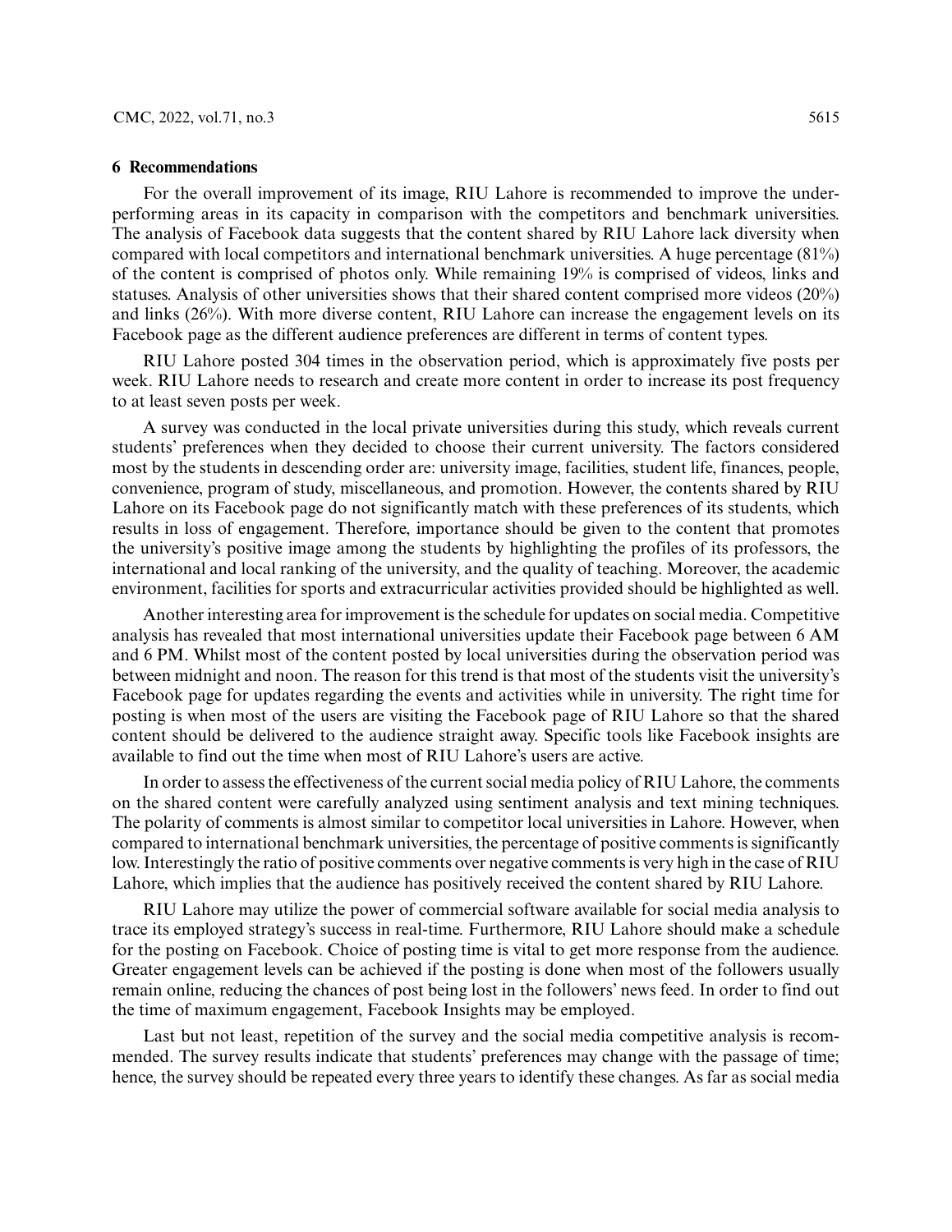analysis is concerned, based on the recommendations of marketing experts, it is suggested to repeat it after short intervals, which may be three to six months. This repetition aims to have a more precise valuation of current social media performance and collect insights for short term marketing campaigns and strategies.

### **7 Conclusion and Future Work**

Effective usage of social has become an important strategy to get competitive advantage in business community. Our comprehensive case study reveals that universities are using social media tools not only to advertise their brand name but also to establish good relationship with existing and potential students. By keeping track of the competitors' Facebook pages universities can learn new techniques to engage their students and device new marketing strategies. Proposed framework will help universities in conducting social media competitive analysis. An in-depth case study was conducted which included five top ranked international universities and five local private universities employing techniques of the proposed framework. The outcomes of this study demonstrates that the applied framework and techniques are very effective in attaining competitive intelligence.

This study can serve as a decent footing and stimulus for further research on similar topics. However, some facts in this research may be further developed and improved, and they are as follows:

The survey of influential factors considered by students in choosing a university was conducted in only private universities of Lahore. There are several Government universities in Lahore as well. Due to time and resources constraints, Government universities were not included in this survey. In future studies, students from Government universities can be included to further improve the results. This research was limited to only one social media platform that is Facebook. Future researches may study other social media channels like Twitter, Instagram, and YouTube. Furthermore, the difference in consumer behavior on different social media platforms of the same organization can be studied. Further research may be conducted in order to explore another potential of social media for brand promotion, like the increased engagement of current followers on different social media platforms.

**Acknowledgement:** We thank our families and colleagues who provided us with moral support.

**Funding Statement:** This work was supported by the GRRC program of Gyeonggi province. [GRRC-Gachon2020(B04), Development of AI-based Healthcare Devices].

**Conflicts of Interest:** The authors declare that they have no conflicts of interest to report regarding the present study.

### **References**

- <span id="page-13-0"></span>[1] D. L. Bunzel, "Universities sell their brands," *Journal of Product & Brand Management*, vol. 16, no. 2, pp. 152–153, 2007.
- <span id="page-13-3"></span>[2] R. A. Choudhury, R. Bennett and S. Savani, "University marketing directors' views on the components of a university brand," *International Review on Public and Non-Profit Marketing*, vol. 6, no. 1, pp. 11–33, 2009.
- <span id="page-13-1"></span>[3] T. Curtis, R. Abratt and W. Minor, "Corporate brand management in higher education: The case of erau," *Journal of Product & Brand Management*, vol. 18, no. 6, pp. 404–413, 2009.
- <span id="page-13-2"></span>[4] A. Muhammad, A. Shaikh, Q. N. Naveed and M. R. N. Qureshi, "Factors affecting academic integrity in e-learning of Saudi Arabian universities. an investigation using delphi and ahp," *IEEE Access*, vol. 8, no. 1, pp. 16259–16268, 2020.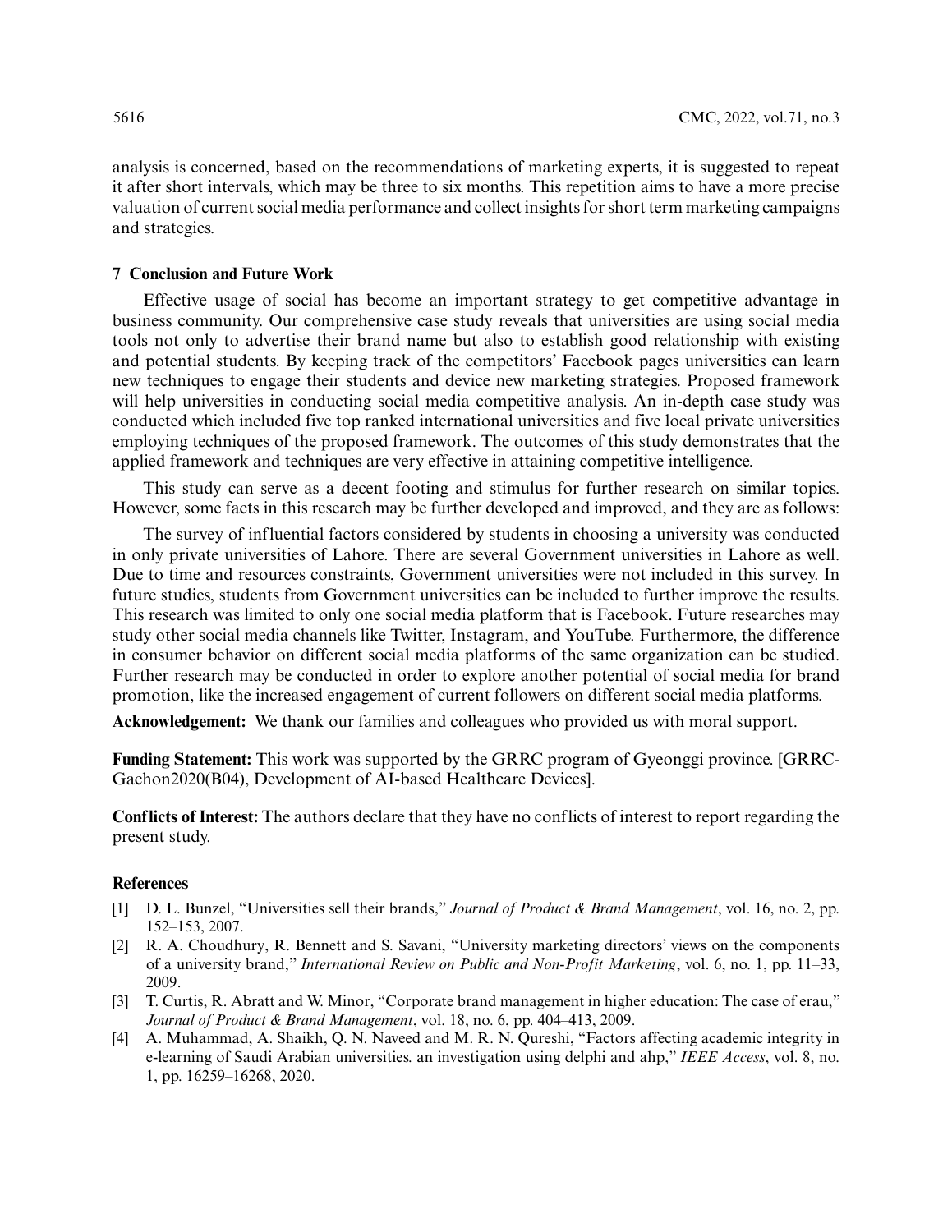- <span id="page-14-0"></span>[5] N. Booth and J. A. Matic, "Mapping and leveraging influencers in social media to shape corporate brand perceptions," *Corporate Communications: An International Journal*, vol. 16, no. 3, pp. 184–191, 2011.
- <span id="page-14-1"></span>[6] T. H. Thurau, K. P. Gwinner, G. Walsh and D. D. Gremler, "Electronic word-of-mouth via consumeropinion platforms: What motivates consumers to articulate themselves on the internet," *Journal of Interactive Marketing*, vol. 18, no. 1, pp. 38–52, 2004.
- <span id="page-14-2"></span>[7] D. Consoli, "The use of social media and e-commerce: A winning strategy for small businesses," *North Economic Review*, vol. 1, no. 1, pp. 109–119, 2017.
- <span id="page-14-3"></span>[8] J. D. Mers, "The top 10 benefits of social media marketing," *Forbes the Eco Art*, vol. 1, pp. 1–4, 2014.
- <span id="page-14-4"></span>[9] N. G. Barnes and A. M. Lescault, "Social media adoption soars as higher-ed experiments and reevaluates its use of new communication tools," *Prepared for Center for Marketing Research*, University of Massachusetts Dartmouth, pp. 1–15, 2019.
- <span id="page-14-5"></span>[10] W. He, S. Zha and L. Li, "Social media competitive analysis and text mining: A case study in the pizza industry," *International Journal of Information & Management*, vol. 33, no. 1, pp. 464–472, 2013.
- <span id="page-14-6"></span>[11] L. Dey, S. M. Haque, A. Khurdiya and G. Shroff, "Acquiring competitive intelligence from social media," in *Proc. of the 2011 Joint Workshop on Multilingual Ocr and Analytics for Noisy Unstructured Text Data*, Beijing, China, pp. 1–9, 2011.
- [12] D. Zeng, H. Chen, R. Lusch and S. H. Li, "Social media analytics and intelligence," *IEEE Intelligent Systems*, vol. 25, no. 6, pp. 13–16, 2010.
- <span id="page-14-12"></span>[13] P. S. Earle, D. C. Bowden and M. Guy, "Twitter earthquake detection: Earthquake monitoring in a social world," *Ann Geophysics*, vol. 54, pp. 708–715, 2011.
- <span id="page-14-14"></span>[14] W. He and G. Yan, "Mining blogs and forums to understand the use of social media in customer cocreation," *The Computer Journal*, vol. 58, no. 9, pp. 1909–1920, 2014.
- <span id="page-14-13"></span>[15] W. He, X. Tian, Y. Chen and D. Chong, "Actionable social media competitive analytics for understanding customer experiences," *Journal of Computer Information Systems*, vol. 52, no. 2, pp. 145–155, 2016.
- <span id="page-14-15"></span>[16] W. B. Cavnar and J. M. Trenkle, "N-Gram-based text categorization," *Ann Arbor Machine Learning*, vol. 161175, pp. 161–175, 1994.
- <span id="page-14-16"></span>[17] P. Zikopoulos, D. Deroos, K. Parasuraman and T. Deutsch, *Harness the Power of Big Data: The IBM Big Data Platform*. New York: McGraw Hill Professional, ISBN: 9780071808170, pp. 1–280, 2012.
- <span id="page-14-7"></span>[18] S. Stieglitz and L. D. Xuan, "Emotions and information diffusion in social media sentiment of microblogs and sharing behavior," *Journal of Management Information Systems*, vol. 29, no. 4, pp. 217–248, 2013.
- <span id="page-14-8"></span>[19] P. Sotiriadou, J. Brouwers and T. A. Le, "Choosing a qualitative data analysis tool: A comparison of nvivo and leximancer," *Annals of Leisure Research*, vol. 17, no. 2, pp. 218–234, 2014.
- <span id="page-14-17"></span>[20] R. Thackeray, B. L. Neiger, C. L. Hanson and J. F. M. Kenzie, "Enhancing promotional strategies within social marketing programs: Use of web 2.0 social media," *Health Promotion Practices*, vol. 9, no. 1, pp. 338–343, 2008.
- [21] A. O. Durahim and M. Coşkun, "Iamhappybecause: Gross national happiness through twitter analysis and big data," *Technological Forecasting and Social Change*, vol. 99, pp. 92–105, 2015.
- <span id="page-14-18"></span>[22] S. Stieglitz and L. D. Xuan, "Social media and political communication: A social media analytics framework," *Social Network Analysis and Mining*, vol. 3, no. 4, pp. 1277–1291, 2013.
- <span id="page-14-9"></span>[23] J. Yanga, P. Xiua, L. Suna, L. Yinga and B. Muthub, "Social media data analytics for business decision making system to competitive analysis," *Information Processing & Management*, vol. 59, no. 1, pp. 1–7, 2021.
- <span id="page-14-10"></span>[24] A. Singh, N. Shukla and N. Mishra, "Social media data analytics to improve supply chain management in food industries," *Transportation Research Part E: Logistics and Transportation Review*, vol. 114, pp. 398– 415, 2018.
- <span id="page-14-11"></span>[25] U. Ramanathan, N. Subramanian and G. Parrott, "Role of social media in retail network operations and marketing to enhance customer satisfaction," *International Journal Operations & Production Management*, vol. 37, no. 1, pp. 105–123, 2017.